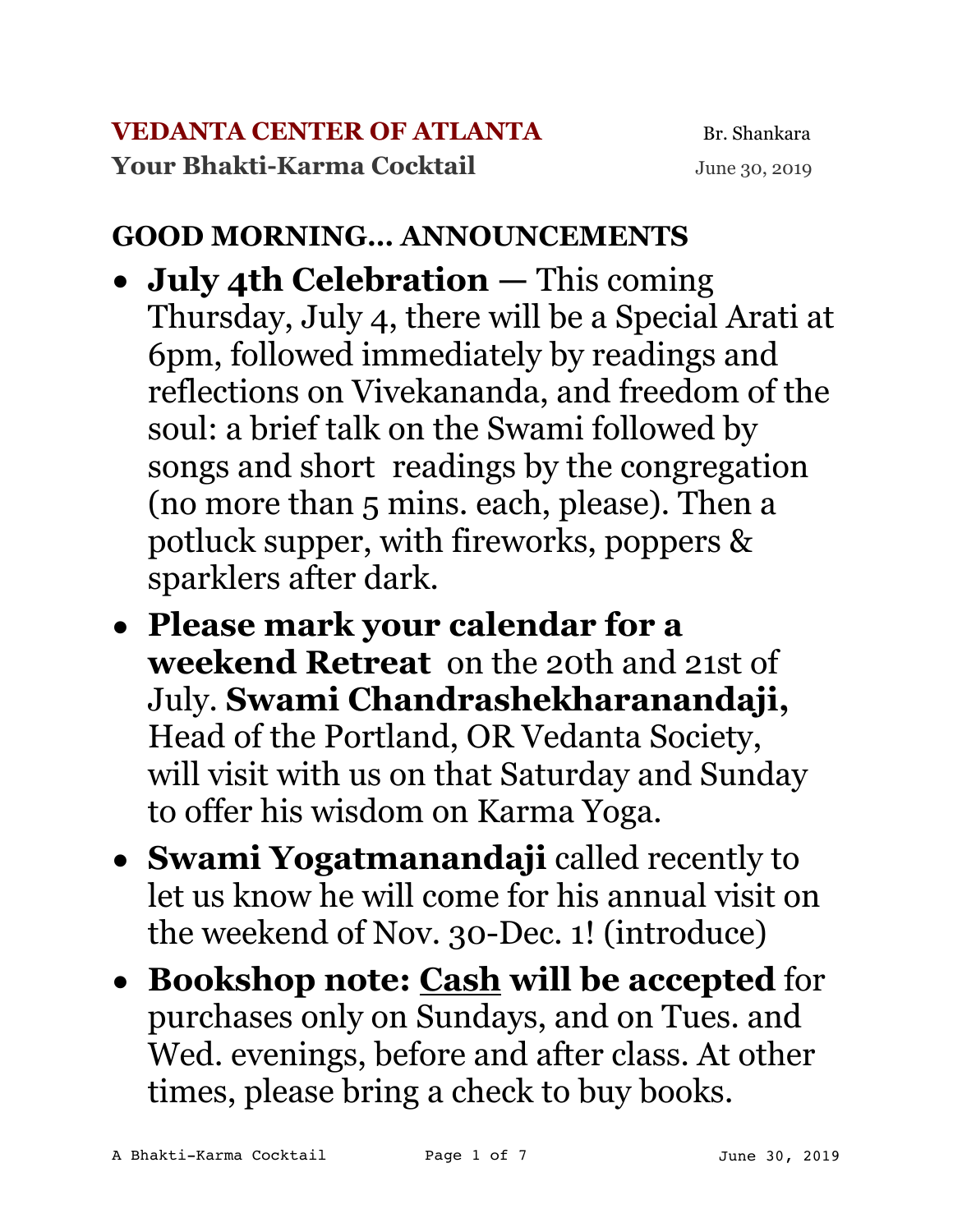## **• Please note that your Center will be closed in August — no activities except Arati.** This will be our routine, each summer.

### **CHANT • SONG • WELCOME • TOPIC**

June has been a month for study of Bhakti Yoga. A bhakti yogi (bhakta) establishes a devotional relationship with God through study, prayer, ritual, and worship. As a bhakta, you practice giving every action, thought, emotion, perception and tendency "a Godward turn." All your energies and attributes, both positive and negative, are offered to the Divine Presence. Your prayer is for self-surrender and, ultimately, union with your Belovèd.

*"He alone is worshipping God who serves all beings. The living God is within you. The living God is within you.* 

*Let all our passions and emotions go up unto Him. They are meant for Him, for if they miss their mark and go lower, they become vile; and when they go straight to the mark, to the Lord, even the lowest of them becomes transfigured. All the energies of the human body and mind, howsoever they may express themselves,*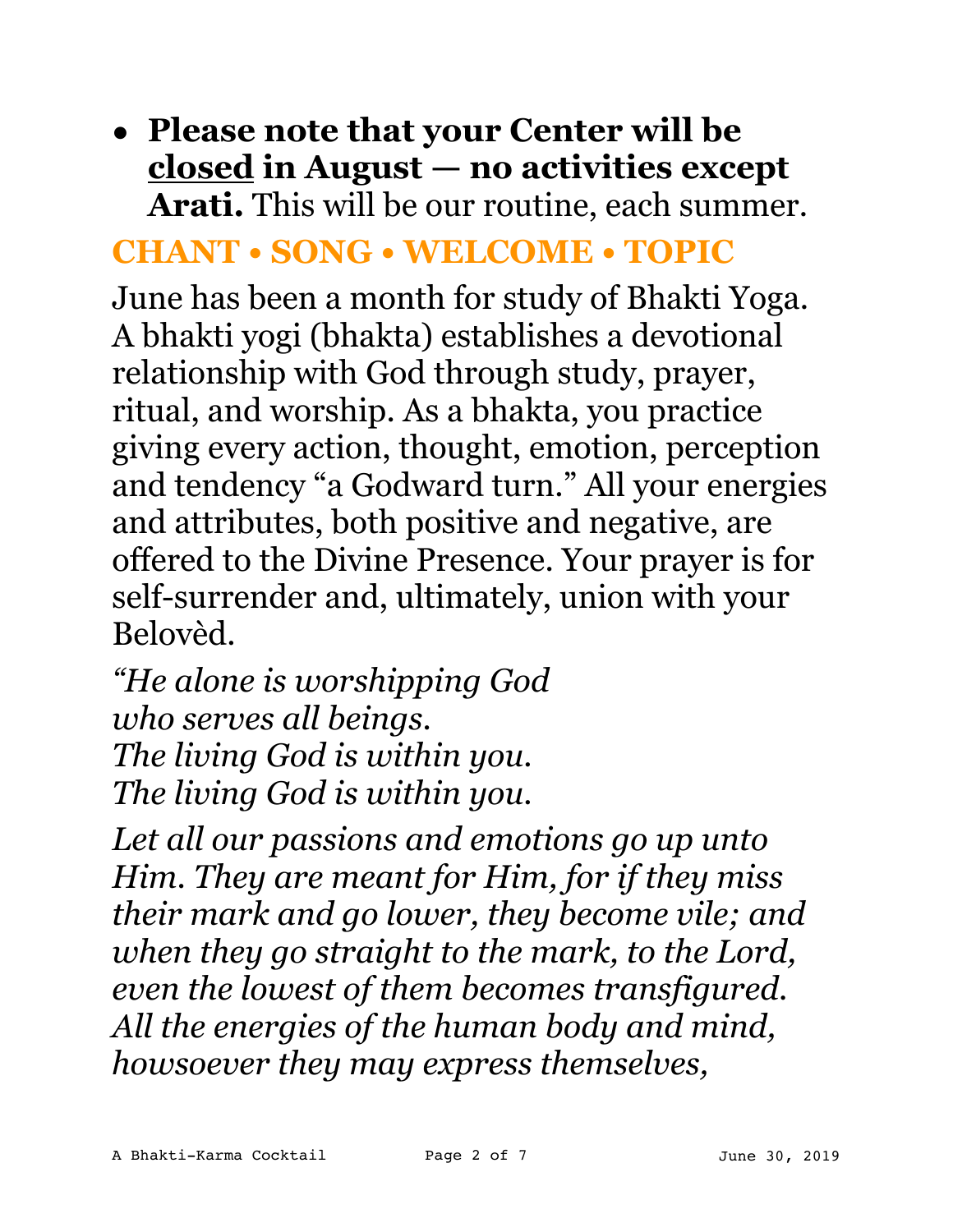*have the Lord as their one goal …"* Complete Works of Swami Vivekananda – Vol. III P. 97 – 98

Visitor: *"The English people always exhort us to be active. Isn't action the aim of life then?"* 

Sri Ramakrishna: "*The aim of life is the attainment of God. Work is only a preliminary step; it can never be the end. Even unselfish work is only a means; it is not the end."* 

The Gospel of Sri Ramakrishna – P. 453

# **Your Bhakti-Karma Cocktail**

A close friend of this Center takes a daily "cocktail" of drugs to treat his Parkinson's Disease. Cocktail has become a common term for a prescription of two or more medicines. We're going to give the word a "Godward turn."

Sri Ramakrishna once said to some visitors: Go and enjoy the world. When you are sick of it, come back to me. I have the cure. As we read elsewhere in his Gospel, Ramakrishna's prescription for his cure often was a "cocktail" of Bhakti and Karma.

This morning, we'll explore the connection between the deep reverence that comes from the regular practice of Bhakti Yoga, and the abandonment of self-centeredness that arises from Karma Yoga.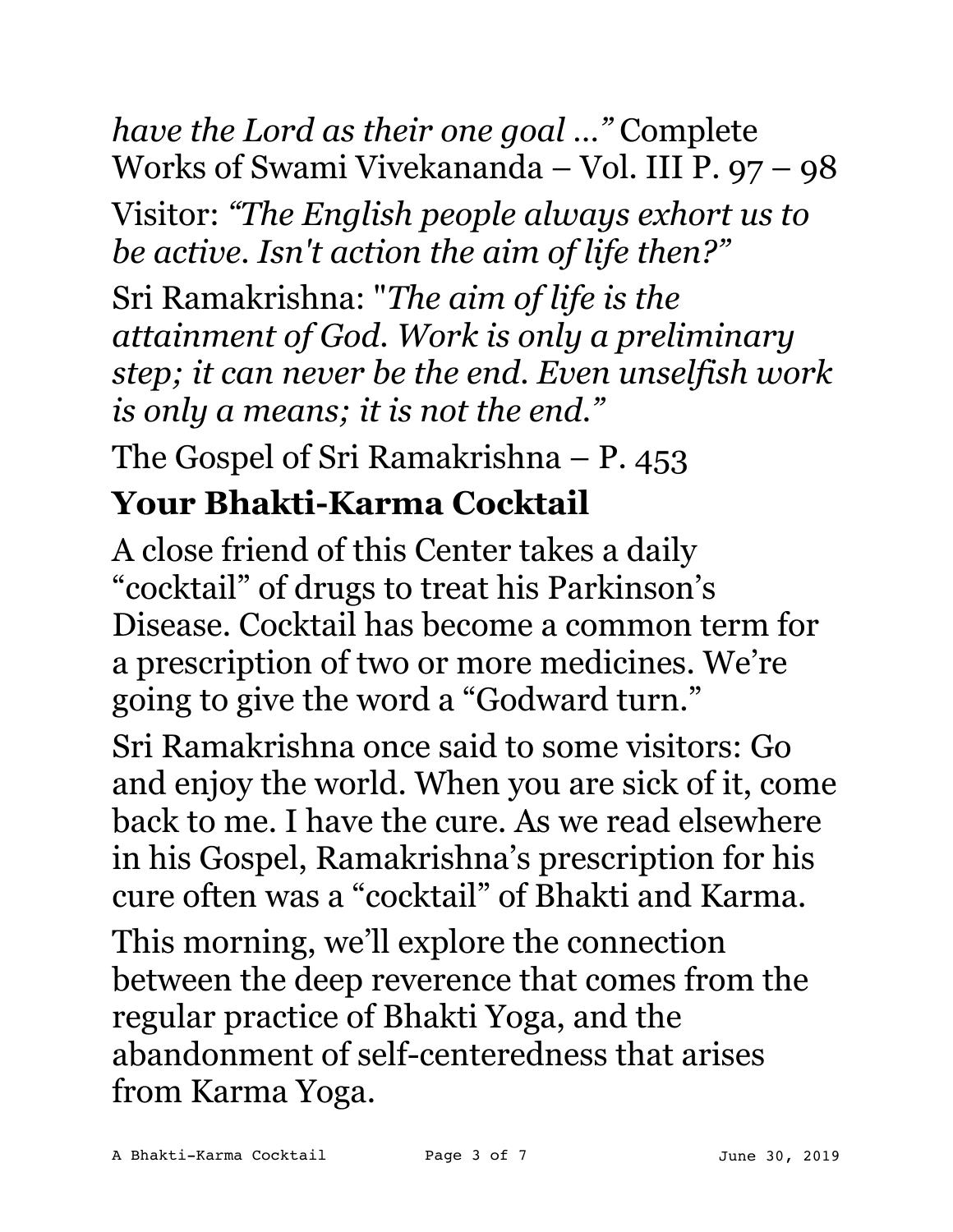What is the essence of Karma Yoga? Karma means action. In Ch. 2 of *Bhagavad Gita*, Sri Krishna says, "*Perform every action with your heart fixed on the Supreme Lord. … Seek refuge in the knowledge of Brahman."*

Yet how can we fix our hearts on a Supreme Lord we do not know? We can't, of course. Therefore, Ramakrishna tells us to practice Bhakti along with Karma.

What does he mean by Bhakti Yoga? The Master said: *"If a man repeats the name of God, his body, mind, and everything become pure. Why should one talk only about sin and hell, and such things? Say but once, 'O Lord, I have undoubtedly done wicked things, but I won't repeat them.' And have faith in His name."* 

How do we arrive at this faith, which is the **fruit of reverence and love** for the Lord? We ask for  $it$  — we ask to be freed from the imprisonment of duality and immersed in the non-dual state of pure love for the Divine Presence:

# **Master's prayer - Mother Kali is His "Ideal" conception of the Divine Presence.**

Ramakrishna said: *"To my Divine Mother I prayed only for pure love.*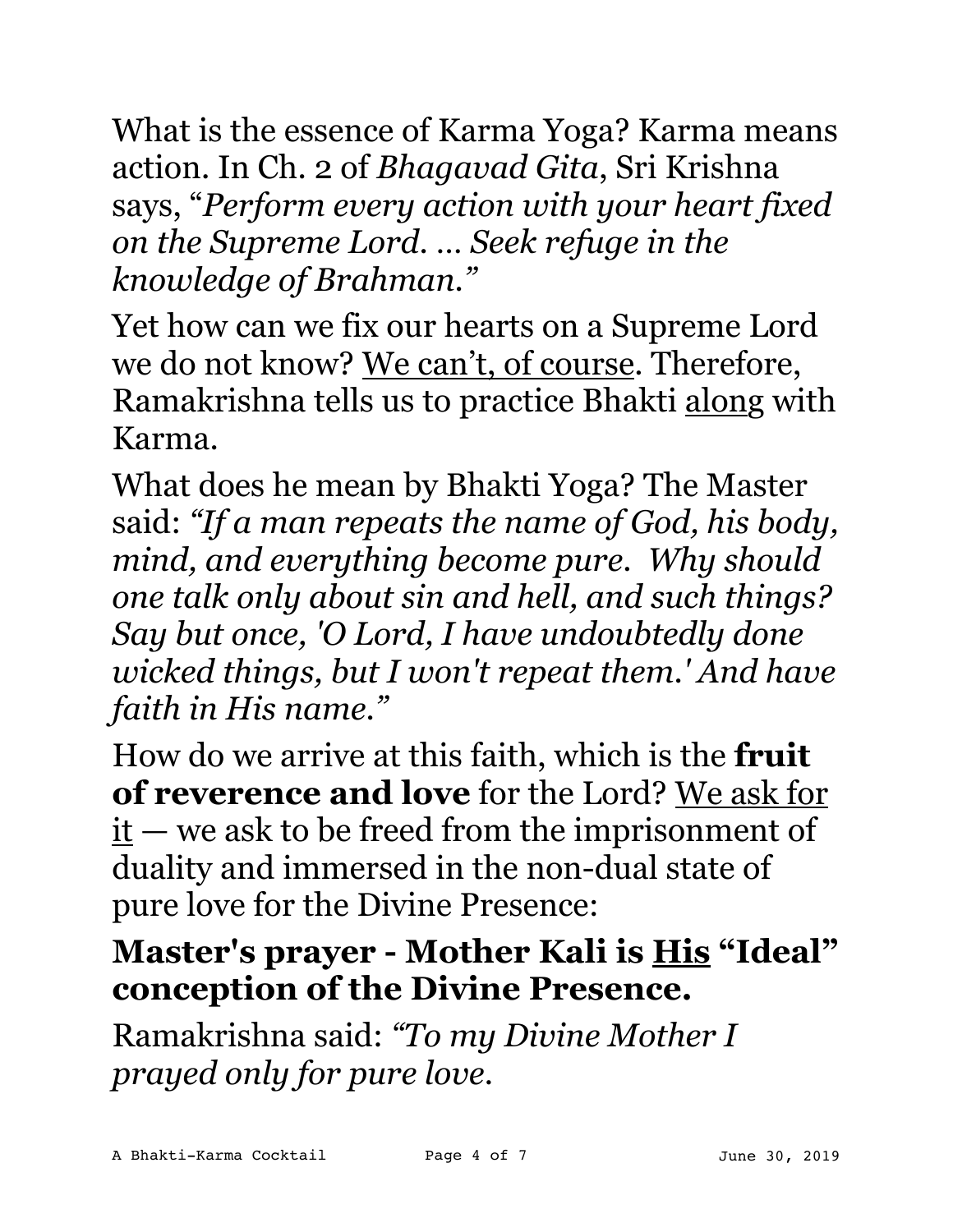*I offered flowers at Her … Feet and prayed to Her: 'Mother, here is Thy virtue, here is Thy vice. Take them both and grant me only pure love for Thee. Here is Thy knowledge, here is Thy ignorance. Take them both and grant me only pure love for Thee. Here is Thy purity, here is Thy impurity. Take them both, Mother, and grant me only pure love for Thee. Here is Thy righteousness (dharma), here is Thy unrighteousness (adharma). Take them both, Mother, and grant me only pure love for Thee.'"*

# **Bhagavad Gita, Ch. 7, "Knowledge and Experience"**

Sri Krishna: "*Devote your whole mind to me and practice yoga (meditation). Take me for your only refuge. I will tell you how by doing this, you can know me in my total reality, without any shadow of doubt. I will give you all this knowledge, and direct spiritual experience besides. When a man has that, nothing else in this world remains to be known.* 

*(Yet,) Who cares to seek for that perfect perfect freedom? One man perhaps in many thousands. Then tell me how many of those who seek freedom shall know my total truth? Perhaps one only. (Why not you?)*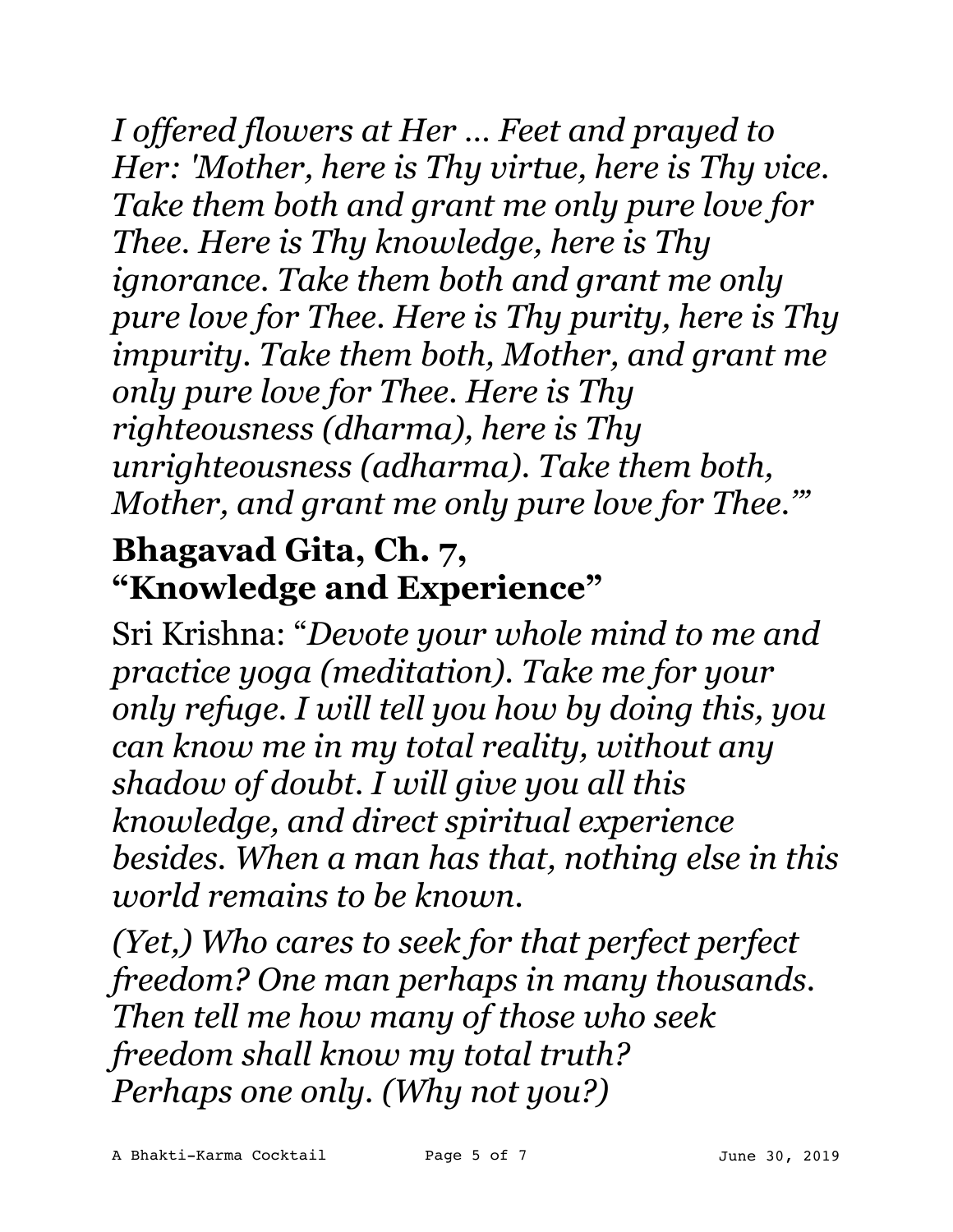*My prakriti is of eightfold composition: Earth, water, fire, air, ether, mind, intellect, and ego. You must understand the behind that, and distinct from it, is that which is the principal of consciousness in all beings, and the source of life in all. It sustains the universe.* 

*Know this my prakriti, united with me: the womb of all beings. I am the birth of the cosmos, its dissolution also. I am He who causes; no other besides me. Upon me the worlds are held like pearls strung on a thread.* 

*I am the essence of the waters, the shining of the sun and the moon: OM of all the Vedas, the word that is God. It is I who resound in the ether, and am potent in man. I am the sacred smell the earth, the light of the fire, life of all lives, austerity of the ascetics.* 

*Know me, eternal seed of everything that grows: the intelligence of those who understand, the vigor of the active. In the strong, I am strength, unhindered by lust and the objects of craving: I am all that a man may desire without transgressing the law of his nature.* 

*You must know that whatever belongs to the states of sattwa, rajas, and tamas proceeds from me.*